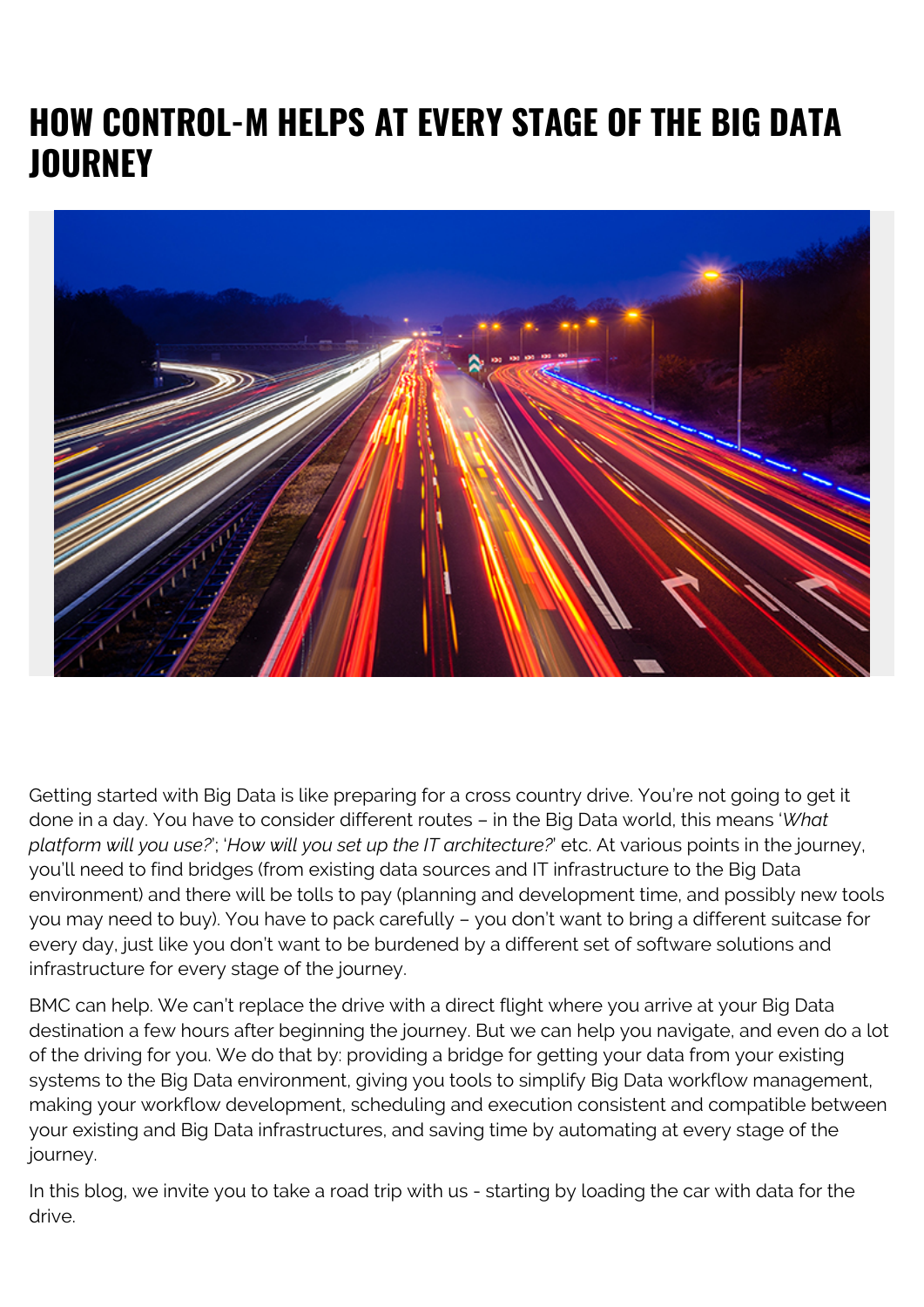## **Ingesting data**

One of the first forks in the road on a Big Data journey is deciding how to ingest the source data that will fuel the Big Data program. The raw data that ultimately becomes Big Data insights is often in forms that existing systems do not support – such as social media streams, Internet of Things (IoT) input, output from machine learning, customer service call recordings, plus more traditional structured data from ERP and other enterprise systems. There are open source tools for working with these data sources (for example, in the Hadoop world there is Sqoop for ingesting data from RDBMS sources and Flume for streaming data) and file transfer for traditional data sources. Working with multiple, single-purpose tools is akin to driving cross-country on two-lane roads instead of the highway – it's slow and presents a lot of problems with wrong turns.

Control-M helps you execute data ingestion without slowing down. Control-M automates file transfer for reliable, automated execution across existing and Big Data environments, both onpremise and in the cloud. It also supports Sqoop and the ETL functionality embedded in many leading Big Data and business intelligence solutions, including Cognos, Informatica, Oracle Business Intelligence, SAP Business Objects, and SQL Server SSIS - plus the Cloudera, Hortonworks, and MapR Hadoop distributions and the IBM Big Insights Distribution. With Control-M, you only have to go down one road to meet all your ETL needs for Big Data and other environments.

## **The big turn: turning data into value**

Once data is ingested it needs to be transformed and made valuable. That is done when the data is processed, which in turn is done by the workflows that are developed. Here Control-M can guide you. You don't have to sort through and select new toolsets for Big Data, or slow down your development while you learn to use them. Control-M simplifies and automates Big Data development and execution in several ways:

- Control-M automates many steps in the development, testing, scheduling, promotion and execution processes.
- It lets developers and operations staff work in their familiar environments. [Control-M](https://blogs.bmc.com/it-solutions/jobs-as-code.html) [Automation API](https://blogs.bmc.com/it-solutions/jobs-as-code.html) is a set of programmatic interfaces (both APIs and CLIs) that let developers and [DevOps](https://blogs.bmc.com/blogs/devops-basics-introduction/) engineers use Control-M in the agile application release process. Now Big Data jobs can be developed as code, by embedding workflow automation in the application while it is being developed. The Jobs-as-Code approach makes the development environment identical to the production environment and thereby saves time by preventing many common failures and routine delays that occur when workflows are tested and promoted to production.
- Meanwhile, operations can schedule and execute Big Data jobs just like any other enterprise workflows - with no separate solutions or new scripting required. If you were thinking of going down the Oozie road, [don't take it.](https://blogs.bmc.com/blogs/new-tool-times-oozie-past-prime/)

## **You've arrived, we'll unpack**

The final destination is the delivery of new insight to business users. This often requires delivering your Big Data output to data visualization and business intelligence applications. Control-M drives these processes by automating data transfers and workload execution - applying predictive analytics to prevent job failures; automatically retrying jobs that were interrupted; and presenting user dashboards and self-service capabilities. Business users get the insights they need, the